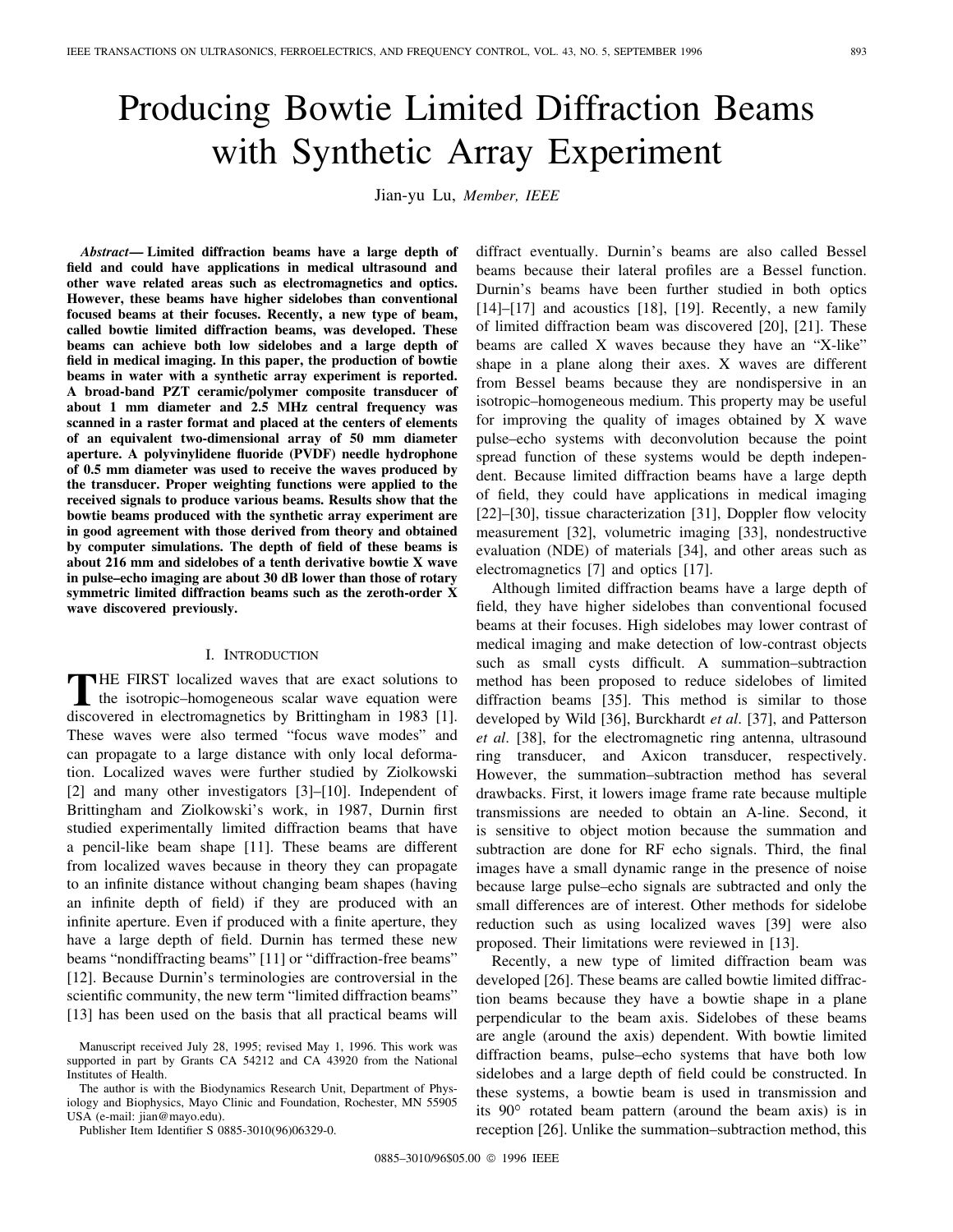method can reduce sidelobes dramatically without lowering image frame rate.

Because bowtie limited diffraction beams are angle dependent, a two-dimensional (2-D) array is required to produce them experimentally. Since dense 2-D arrays are difficult to construct and are not currently available, in this paper a synthetic array experiment was designed to produce these beams in water and to verify the theory and computer simulations [26]. In the experiment, a small single-element 2.5-MHz central frequency and wide-band PZT ceramic/polymer composite transducer was used to produce ultrasonic waves, and a small (0.5 mm diameter) and broad-band polyvinylidene fluoride (PVDF) needle hydrophone was used to measured the waves. When the amplitude of the waves is small, which was the case in the experiment, the experiment system is approximately linear. This means that when a single-element transducer is placed at the centers of elements of an imagined 2-D array and transmits waves sequentially, the summation of signals received by a hydrophone will be equal to that produced by the 2-D array with its elements transmitting simultaneously (ignore the crosstalk of the array and assume that environment conditions remain the same during the experiment). Because the system is approximately linear, the aperture weightings applied to the 2-D array to produce bowtie beams can also be applied to the received signals produced sequentially by the single-element transducer. This is an advantage because the same set of data obtained from the experiment can be used to produce other limited diffraction beams [33] by adding different weighting functions.

In the following, the theory of bowtie limited diffraction beams will be reviewed briefly. Then, the synthetic array experiment will be described in detail and results will be compared with those obtained from the theory and computer simulations. Finally, a brief discussion and conclusion will be given.

# II. THEORY

Bowtie limited diffraction beams are exact solutions to the isotropic–homogeneous scalar wave equation [26]. They are obtained from derivatives in one transverse direction, say,  $y$ , of the rotary symmetric (around beam axis) limited diffraction beams such as the zeroth-order X wave [20], [21]

$$
\Phi_{XBB_0}(r, z - c_1 t) = \frac{a_0}{\sqrt{(r \sin \zeta)^2 + [a_0 - i \cos \zeta(z - c_1 t)]^2}}
$$
\n(1)

and Bessel beam [11], [12]

$$
\Phi_{J_0}(r, z - c_1 t) = A J_0(\alpha r) e^{i(\beta z - \omega t)} \tag{2}
$$

where  $r = \sqrt{x^2 + y^2}$ , z is axial distance, t is time,  $c_1 =$  $c/\cos\zeta$  and  $c_1 = c/\beta$  are for X waves and Bessel beams, respectively, c is the speed of sound or light of the medium,  $\zeta$ is the Axicon angle [20],  $a_0$  is a constant that determines the decay speed of the high-frequency components of X waves, A is a complex constant,  $J_0$  is the zeroth-order Bessel function of the first kind,  $\alpha$  is a parameter that determines the main beamwidth of Bessel beams, and  $\beta = \sqrt{k^2 - \alpha^2} > 0$  is a propagation constant, where  $k = \omega/c$  is the wavenumber and  $\omega$  is the angular frequency.

The  $m$ th-derivative bowtie X wave and Bessel beam are given by [26]

$$
\Phi_{X_{B_m}}(r,\phi,z-c_1t) = \frac{\partial^m}{\partial y^m} \Phi_{XBB_0}(r,z-c_1t) \qquad (3)
$$

and

$$
\Phi_{J_{B_m}}(r,\phi,z-c_1t) = \frac{\partial^m}{\partial y^m} \Phi_{J_0}(r,z-c_1t)
$$
\n(4)

respectively, where the subscript  $B_m$  means mth-derivative bowtie waves,  $m$  is a nonnegative even integer and is the order of the derivatives, and  $\phi$  is the polar angle in the x-y plane. Because Bessel beams are a special case of X waves [20], in the following, only bowtie X waves are studied. Furthermore,  $m = 4$  and 10 are chosen to show the trend of bowtie X waves with the order of derivatives.

From  $(3)$  and  $(4)$ , one sees that the bowtie beams are angle  $\phi$  dependent. Beam amplitude is high for  $\pi/4 < \phi < 3\pi/4$ and  $5\pi/4 < \phi < 7\pi/4$ , and is low for  $-\pi/4 < \phi < \pi/4$  and  $3\pi/4 < \phi < 5\pi/4$ . As the order of derivative increases, higher amplitude of the beam will be concentrated around the  $y$ axis and the lower amplitude will be around the  $x$  axis. This makes bowtie beams attractive for sidelobe reduction in pulse–echo imaging because one can transmit a bowtie beam and then rotate electronically the beam pattern by  $90^{\circ}$  during receive. Sidelobes of the beams will be suppressed during the pulse–echo process while the center peak of the beam remains, i.e., pencil beams are formed. For more details of the beam patterns one can refer to [26] where transverse views of the bowtie X waves in (3) for  $m = 4$  and 10 are shown [images of peaks of the waveforms,  $\max{\Phi_{X_{B_m}}(-c_1t)}$ , at  $z=0$  for all transverse positions  $(r, \phi)$ ].

In practice, a bowtie beam can only be approximately produced with a finite aperture. In this case, the depth of field of the beam is no longer infinite, but is given by [26]

$$
XZ_{\text{max}} = \frac{D}{2}\cot\zeta\tag{5}
$$

where D is the diameter of the aperture and  $\zeta$  is the Axicon angle [20]. Because theoretically the beamwidth of a limited diffraction beam will not change with axial distance,  $z$ , this definition of the depth of field is different from that of a conventional focused beam. For limited diffraction beams, the depth of field is defined as the distance from the surface of a transducer at which the peak amplitude of the beams drops by 6 dB as compared to that at the transducer surface. Within the depth of field, limited diffraction beams are close to the theoretical beams and their lateral beamwidth and sidelobes do not change significantly with distance. However, at or beyond the depth of field, beamwidth and sidelobes may have a dramatic increase.

## III. SYNTHETIC ARRAY EXPERIMENT

In this section, the synthetic array experiment for producing bowtie limited diffraction beams is described.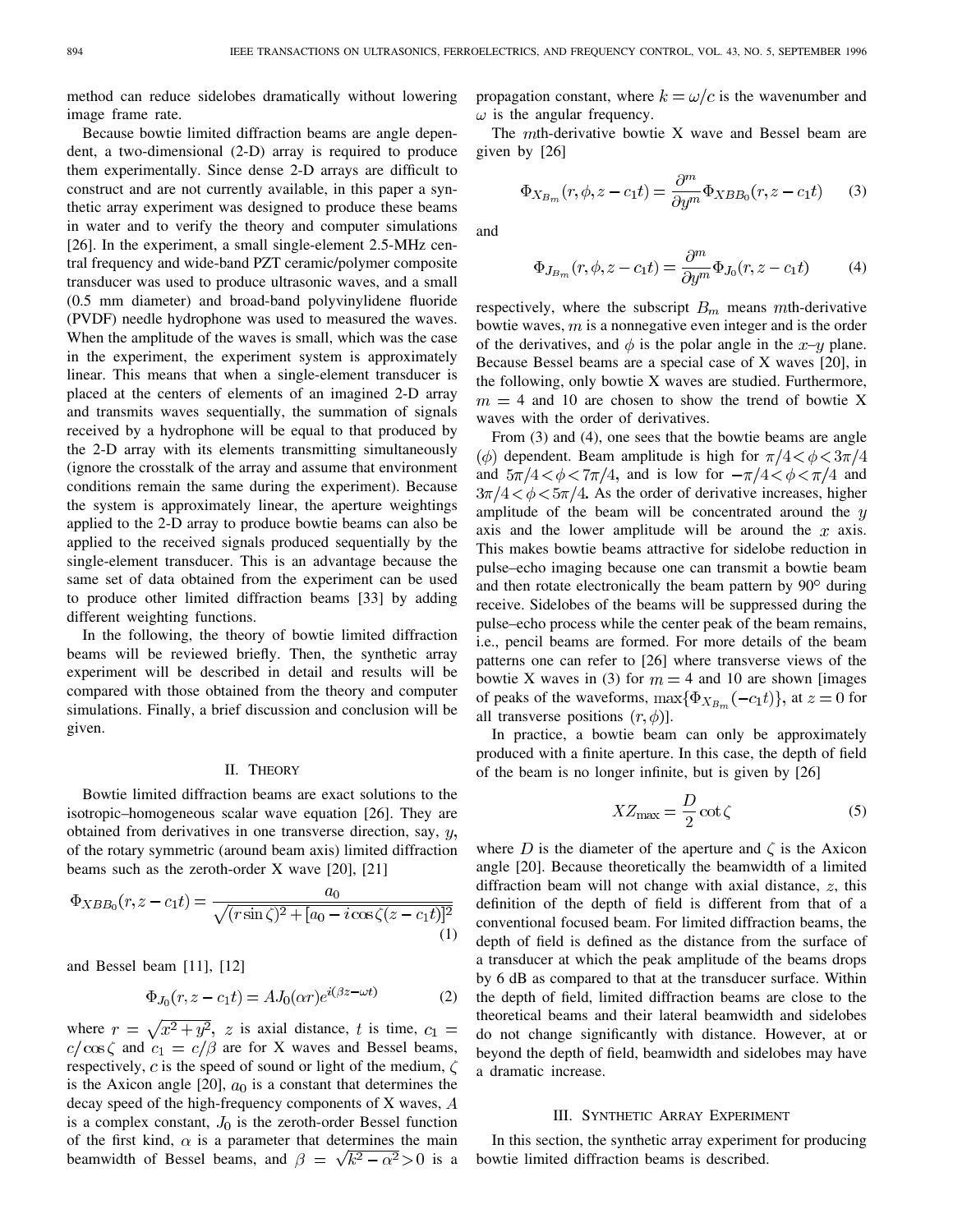

Fig. 1. Block diagram of a synthetic array experiment for producing limited diffraction beams in water.

A block diagram of the synthetic array experiment is shown in Fig. 1. A polynomial waveform synthesizer (ANALOGIC DATA 2045) was used to produce a short pulse of about oneand-a-half cycle and of a center frequency of about 2.5 MHz. The pulse was amplified by a power amplifier (ENI 2100L) to produce a peak amplitude of about 100 V and to drive a 2.5- MHz broad-band single-element transducer that was immersed in a water tank. The single-element transducer (actually, the central element of an annular array [23] made by Echo Ultrasound<sup>1</sup>) was made from PZT ceramics/polymer composite material and its diameter was about 4 mm. To reduce the size of the transducer, a foam tape (3M Microfoam<sup>2</sup> ) punched with a ping hole that had about 1 mm diameter and 1 mm thickness was attached to the front surface of the transducer and aligned with the center of the element. The transfer function of the transducer was similar to that of a one-way Blackman window function [40] which had a  $-6$  dB relative bandwidth (bandwidth divided by the central frequency) of about 81%. This spectrum was similar to that used in the theory and computer simulations published previously (see [26, Figs. 4–7]).

The acoustic waves produced by the transducer were measured with a broad-band PVDF needle hydrophone (NTR  $1000<sup>3</sup>$ ) of 0.5 mm diameter. The measured signals were amplified, band-pass filtered, and digitized. To automate the measurement, the hydrophone was scanned by step motors in a raster format in a plane some distance (100 or 216 mm) away from the transducer. The motors run continuously and data were collected while the motors were in motion [the scanning speed of hydrophone was about 60 mm/s and thus its motion was almost "frozen" during each data acquisition (15  $\mu$ s maximum)]. To remove backlashes of the scanning system, data were acquired only in one scan direction of the hydrophone (e.g., from front to back, see Fig. 1).

At each position of the hydrophone (controlled by counting the number of pulses sent to the step motors), a motor controller sent out a trigger signal to the computer (MC68000) that produced a new trigger synchronized with the clock of the delay unit of the A/D converter (the synchronization removes the jittering of the delay time). The synchronized trigger was used to produce the excitation signal of the transducer. After a preset delay time (143  $\mu$ s maximum), the A/D converter (8-bit) digitized the signal from the hydrophone and stored the data in the computer memory and then in a hard disk. The data were also displayed on a monitor of the computer for viewing. The stored data were then transferred via a tape drive (Kennedy 9600) to a SUN SPARC 2 workstation for processing. Before data acquisition, the system was aligned using an oscilloscope (Tektronix 2445 150 MHz) that was synchronized with an alternative trigger source (1 KHz) produced by a function generator (EXACT Model 129) [the switch on the computer was connected to post B (Fig. 1).

Because the motion between the hydrophone and the singleelement transducer is relative, the scanning of the hydrophone is equivalent to the scan of the transducer with the hydrophone fixed. In the experiment, the hydrophone was scanned because it was lighter in weight and would cause less mechanical vibration. In the following, we assume that the transducer is scanned and the hydrophone is fixed in space.

Theoretically, bowtie limited diffraction beams must be produced with an infinite aperture. In practice, they can be produced approximately [26] over a large depth of field with a 2-D array transducer of a finite aperture and of a sufficiently large number of elements (minimum number of elements is determined by the Nyquist sampling theorem) [21], [23], [28]. Unfortunately, 2-D arrays of a large number of elements are difficult to construct and are not currently available. However, if the experiment system in Fig. 1 is linear and the experiment time is short so that the environment conditions remain about the same during the experiment, synthetic arrays can be used to replace a 2-D array to produce bowtie beams. In the above synthetic array experiment, the amplitude of waves produced by the single-element transducer was made as small as possible so that the system was approximately linear. The experiment time was relatively short (less than 20 min) because a continuous scan (would need about four days for a stepped scan where motors are turned off during data acquisitions) was used. In addition, to minimize the changes of environment parameters such as the temperature, 200 L of water were used in an air-conditioned room. Phase shift caused by any change of temperature during the experiment is negligible. A synthetic array was formed by placing the single-element transducer sequentially on where the centers of elements of a 2-D array would exist. At each position, the transducer was weighted accordingly and wave was transmitted. The waves were received by the hydrophone and summed coherently later in a computer to reconstruct the field response of the synthetic array at the hydrophone position. Because the system is assumed linear, the field response is equal to that produced by the 2-D array with its elements transmitting simultaneously. Alternatively, aperture weightings of the synthetic arrays can be applied to the

<sup>&</sup>lt;sup>1</sup>A Division of ATL, Reedsville, PA.

<sup>2</sup> 3M Commercial Office Supply Division, St. Paul, MN.

<sup>3</sup>NTR System, Inc., Seattle, WA.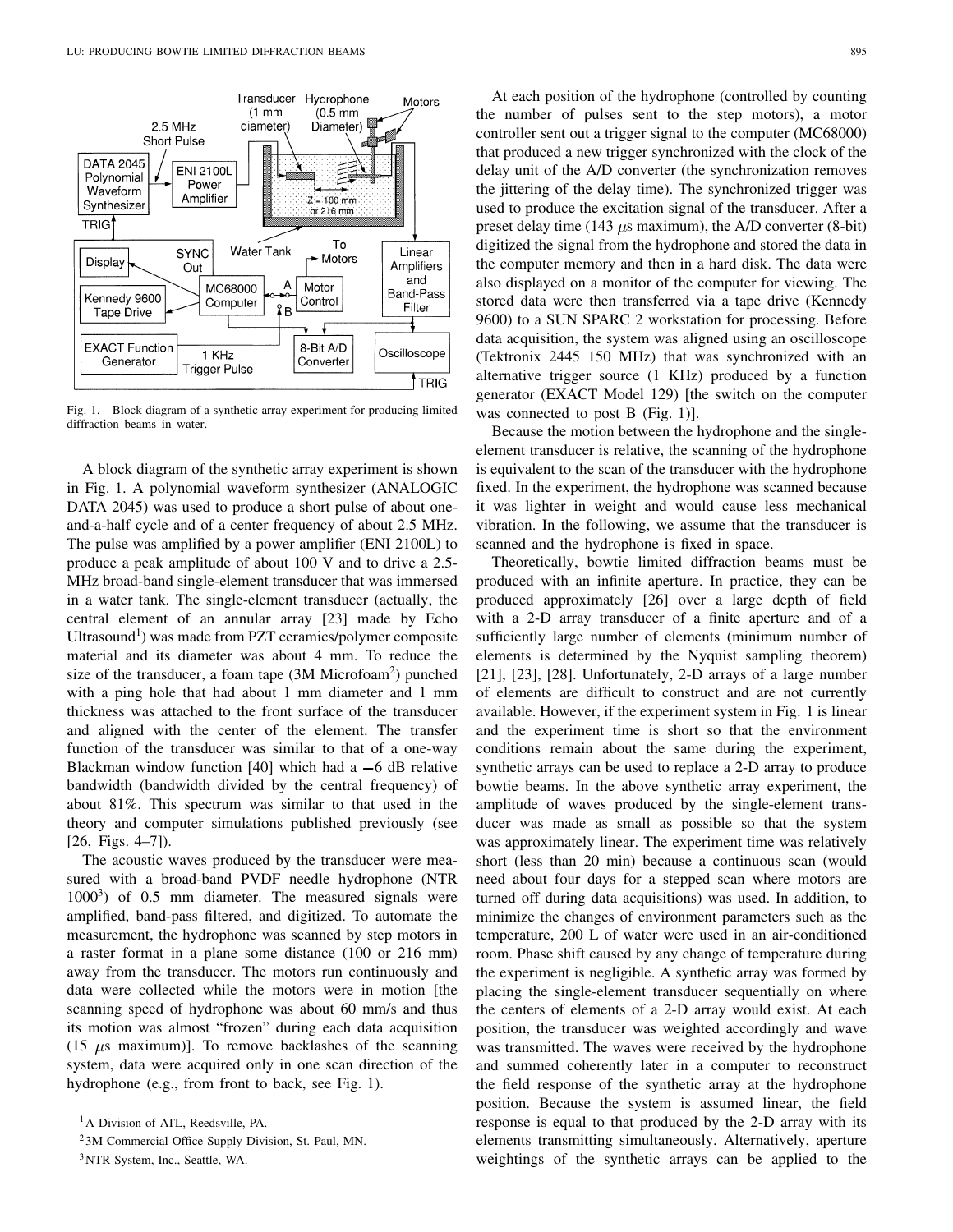

Fig. 2. Geometry of data acquisition in synthetic array experiment.

received signals so that they can be changed later in a computer to produce various beams with the same set of data. To produce bowtie X waves, the weighting function is given by (3) evaluated at  $z = 0$ . Other limited diffraction beams can be obtained by applying different weighting functions [33].

To produce field responses of bowtie beams on a lateral line perpendicular to the beam axis, an area that was larger than the aperture of the beams was scanned. In the synthetic array experiment, the area was  $110 \text{ mm} \times 60 \text{ mm}$  (Fig. 2) with a step size of 0.2 mm (distance between two neighboring transmitting positions) in both the  $x$  and  $y$  directions. Waves transmitted within this area were measured with the hydrophone located at  $z = 100$  and 216 mm, and digitized at a rate of 20 megasamples/second for 15  $\mu$ s (300 samples) and 10  $\mu$ s (200 samples), respectively. To produce bowtie beams, weighting functions were applied to a 50 mm diameter aperture (Fig. 2) and the hydrophone was centered at the  $z$  axis. Waves produced within this aperture were coherently summed and lateral line plots (from  $-25$  to 25 mm) of the beams were obtained by shifting the weighting aperture horizontally along the  $x$ axis in 0.2-mm steps. To obtain a line plot along a different angle,  $\phi = \tan^{-1} y/x$ , the weighting functions were rotated around the beam axis by that angle. Because the alignment of the hydrophone may not be perfectly on the  $z$  axis, a trim area that had a 5 mm width was reserved on each side of the scanning area (Fig. 2). This trim allows a software reposition of the center of the  $x-y$  coordinates or the alignment of the center of the 50 mm diameter aperture.

# IV. RESULTS

Because bowtie limited diffraction beams have a strong angular dependency (strong function of  $\phi$ ), they can be applied to pulse–echo systems for low sidelobe and large depth of field imaging [26]. In these systems, a bowtie beam is used in transmission and its 90° rotated response is used in reception (the aperture weighting function in reception is rotated around the beam axis,  $z$ , by  $90^\circ$ ). Because the pulse–echo response

of a system is a convolution of the transmission and reception beam patterns with respect to time, sidelobes of such systems are greatly reduced.

Line plots of the pulse–echo responses of the fourth and tenth derivative bowtie X waves obtained from the synthetic array experiment are shown in Figs. 3 and 4, respectively. For comparison, the line plots from the theory and computer simulations (the theory and simulation mean the analytic solutions to the wave equation and the results obtained with the Rayleigh–Sommerfeld diffraction formula, respectively) are also shown [26]. To compare with the rotary symmetric limited diffraction beams, the line plot of the zeroth-order X wave [20] that was obtained from the data of the same synthetic array experiment is included in the plots.

Cross-sectional images of the fourth and tenth derivative bowtie X waves obtained from the synthetic array experiment at  $z = 100$  mm and at two angles,  $\phi = 0^{\circ}$  and 90°, in an  $r-z$  plane are shown in Fig. 5. Results from the zeroth-order X wave are also shown. The depth of field (216 mm) [26] of the bowtie beams in Figs. 3–5 is the same as that of the zeroth-order X wave because the aperture diameter and the Axicon angle of these beams are the same [26]. Simulation and theoretical results corresponding to Fig. 5 are in [26, Figs. 6 and 7, respectively]. Notice that in Figs. 3–5, the beams in the lateral distance from  $-25$  mm to 0 are mirrored from 0 to 25 mm because the beams should be symmetric in these figures.

# V. DISCUSSION

Bowtie limited diffraction beams could be applied to pulse–echo systems for low sidelobe and large depth of field imaging [26]. In this paper, a synthetic array experiment (Figs. 1 and 2) was developed to produce these beams. The results (Figs. 3–5) compare very well with those obtained previously from the theory and computer simulations (see [26, Figs. 4–7]). Sidelobes of pulse–echo responses of bowtie limited diffraction beams, especially those of higher derivatives, are reduced dramatically from those of the rotary symmetric limited diffraction beams (Figs. 3 and 4) [20]. These results demonstrate that our experiment system is approximately linear and the bowtie beam formation is not sensitive to the inevitable imperfect conditions in the experiment. The results also show that the main beamwidth of the bowtie beams are about the same at two different distances (one is within the depth of field and the other is at the boundary of the depth of field) and is close to that predicted by theory and computer simulations. This means that the beams obtained by the experiment have about the same depth of field as those obtained by the theory and simulation (see [26, Fig. 8]).

The use of a synthetic array in the experiment has several advantages over that of a 2-D array. Synthetic arrays use only a single-element transducer and a single-channel power amplifier which simplify the experiment. In addition, it is flexible to produce either limited diffraction beams [33] or conventional focused beams with the same data from a synthetic array experiment because different aperture weighting functions can be applied after the experiment. Moreover, a synthetic array does not have any acoustical or electrical crosstalk among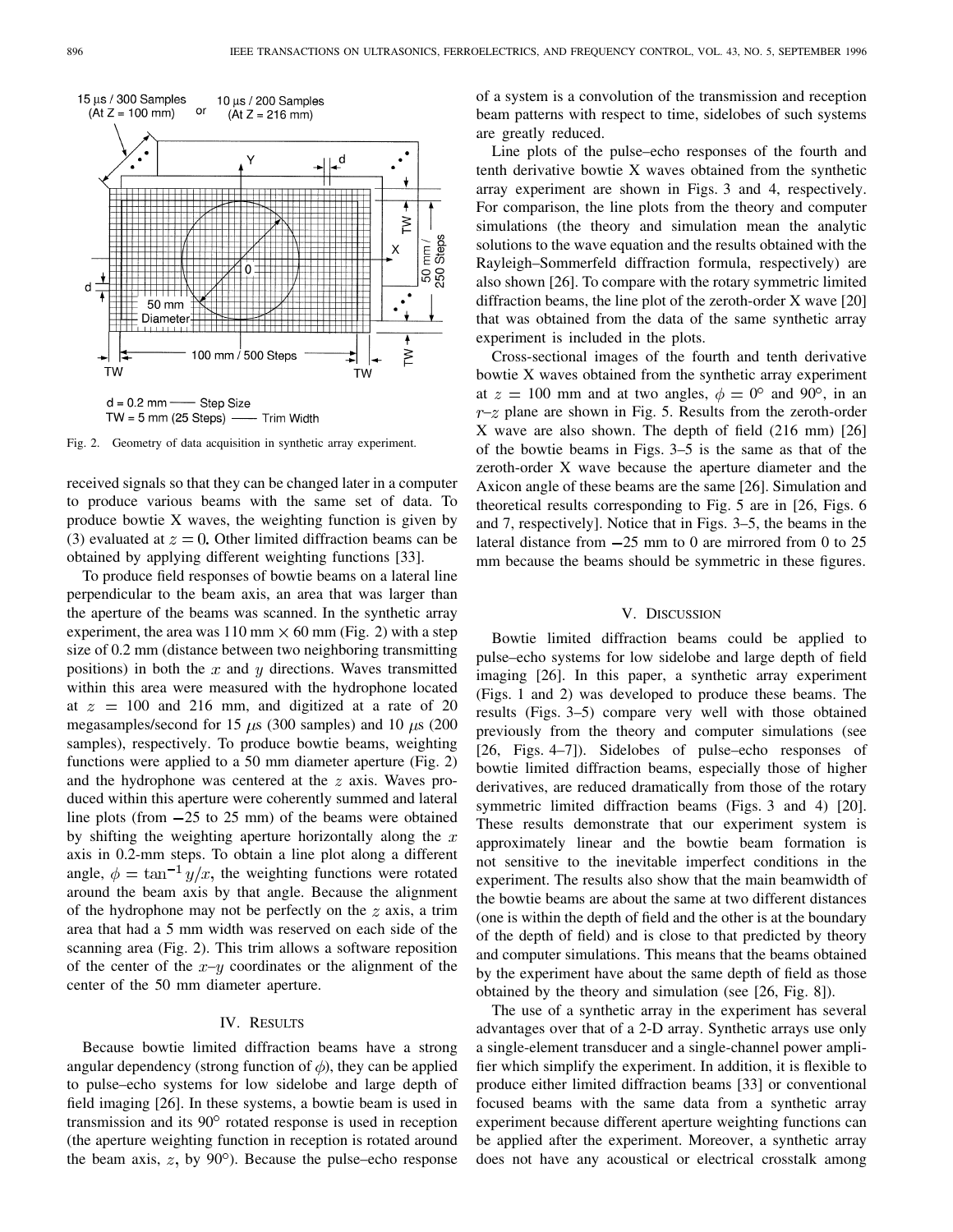

Lateral Distance (mm)

Fig. 3. Line plots of the pulse–echo (two-way) responses of the fourth derivative bowtie X wave (full lines) obtained from the synthetic array experiment at four different angles:  $0^{\circ}$  (the first row),  $15^{\circ}$  (the second row),  $30^{\circ}$  (the third row), and  $45^{\circ}$  (the bottom row), and at two axial distances:  $z = 100$  mm (left column) and 216 mm (right column). In the pulse–echo responses, a fourth derivative bowtie X wave was used in transmission and its  $90^{\circ}$  rotated response (the aperture weighting function was rotated around the beam axis,  $z$ , by  $90^{\circ}$ ) was used in reception. The pulse–echo beam pattern was obtained with the convolution of the signals of the transmission and reception with respect to time. The line plots are the peaks of the absolute values of the pulse–echo responses over the lateral distance; this gives the maximum sidelobes. The plots are compared with those obtained by computer simulations (dotted lines) [26], theory (dashed lines) [26], and the zeroth-order X wave [20] (long dashed lines). In both the theory and simulations, the spectrum of the pulse–echo with the convolution of the signals of the transmission and reception with respect to time. The line plots are the peaks of the absolute values of the pulse-echo responses over the lateral distance; this gives the maximum responses was assumed to be a two-way Blackman window function and the  $-6$  dB bandwidth was about 58% of the central frequency (2.5 MHz). The plots were obtained with the following parameters: the diameter of the apertur  $a_0$ , that controls the fall-off speed of the high-frequency components of X waves were 0.10 and 0.03 mm for the fourth derivative bowtie X wave and the zeroth-order X wave, respectively. The vertical axis is from 0 to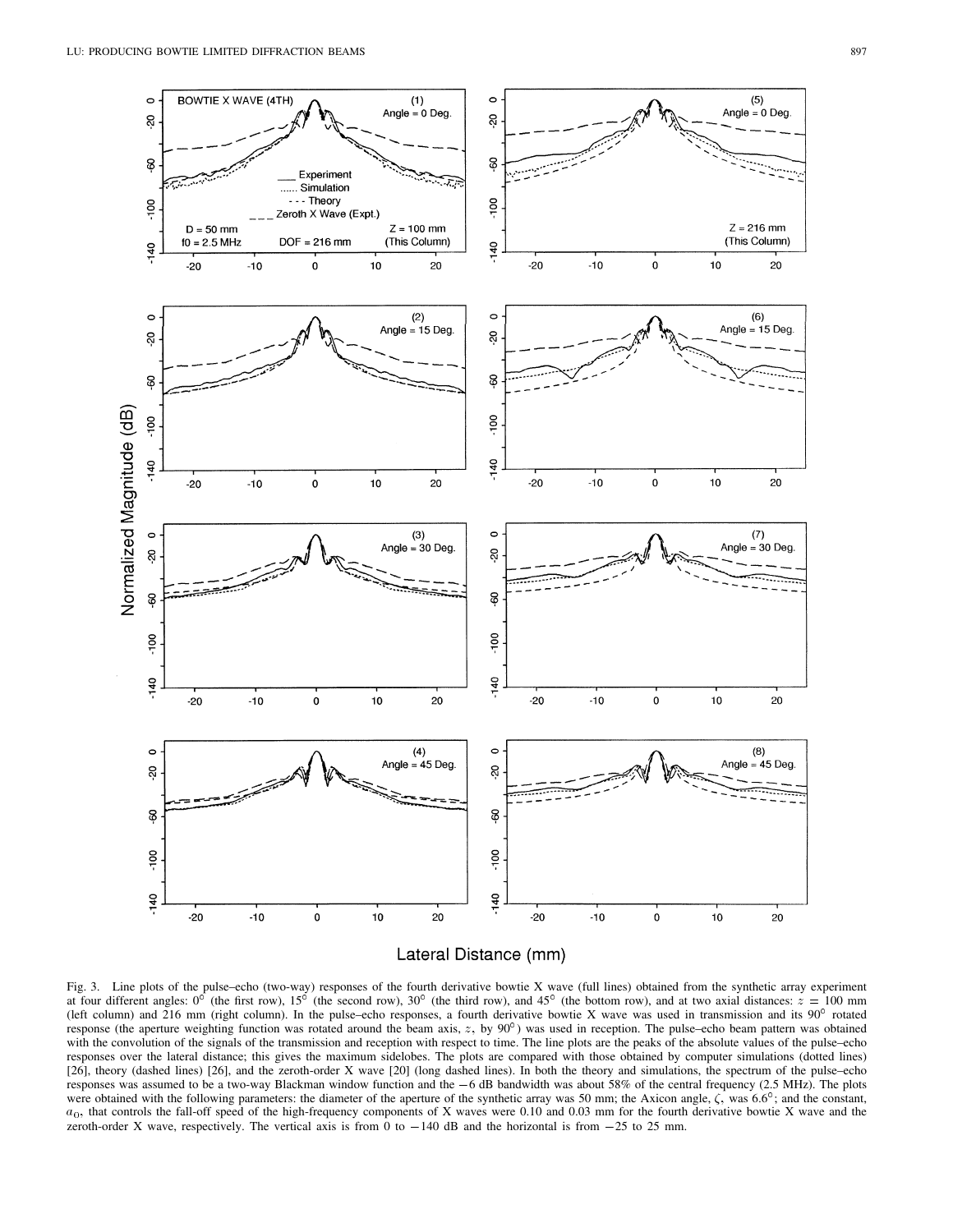

Lateral Distance (mm)

Fig. 4. The same format as Fig. 3 except for the pulse–echo responses of the tenth derivative bowtie X wave. The parameters of the beams are also the same as those of Fig. 3 except that  $a_0 = 0.15$  mm for the bowtie beam in this figure. The increased sidelobes from those of the theory in the panels of the first two rows were caused by the numerical errors in the computer simulations (dotted lines) and the noise of the synthetic array experiment (full lines). The noise of the experiment is explained in Section V.

its elements and the properties of each element are exactly the same. The change of the size of the elements or the interelement distance of synthetic arrays is relatively easy. The size of the elements can even be larger than the interelement distance (the size of the element is about 1 mm and the interelement distance is 0.2 mm in the above experiment).

This overlap of elements increases the total acoustic power transmitted and improve the signal-to-noise ratio (SNR) of the data at the expense of the requirement for a larger data storage and a longer data acquisition time.

Although synthetic arrays have many advantages, there are limitations. First, the experiment system must be as close to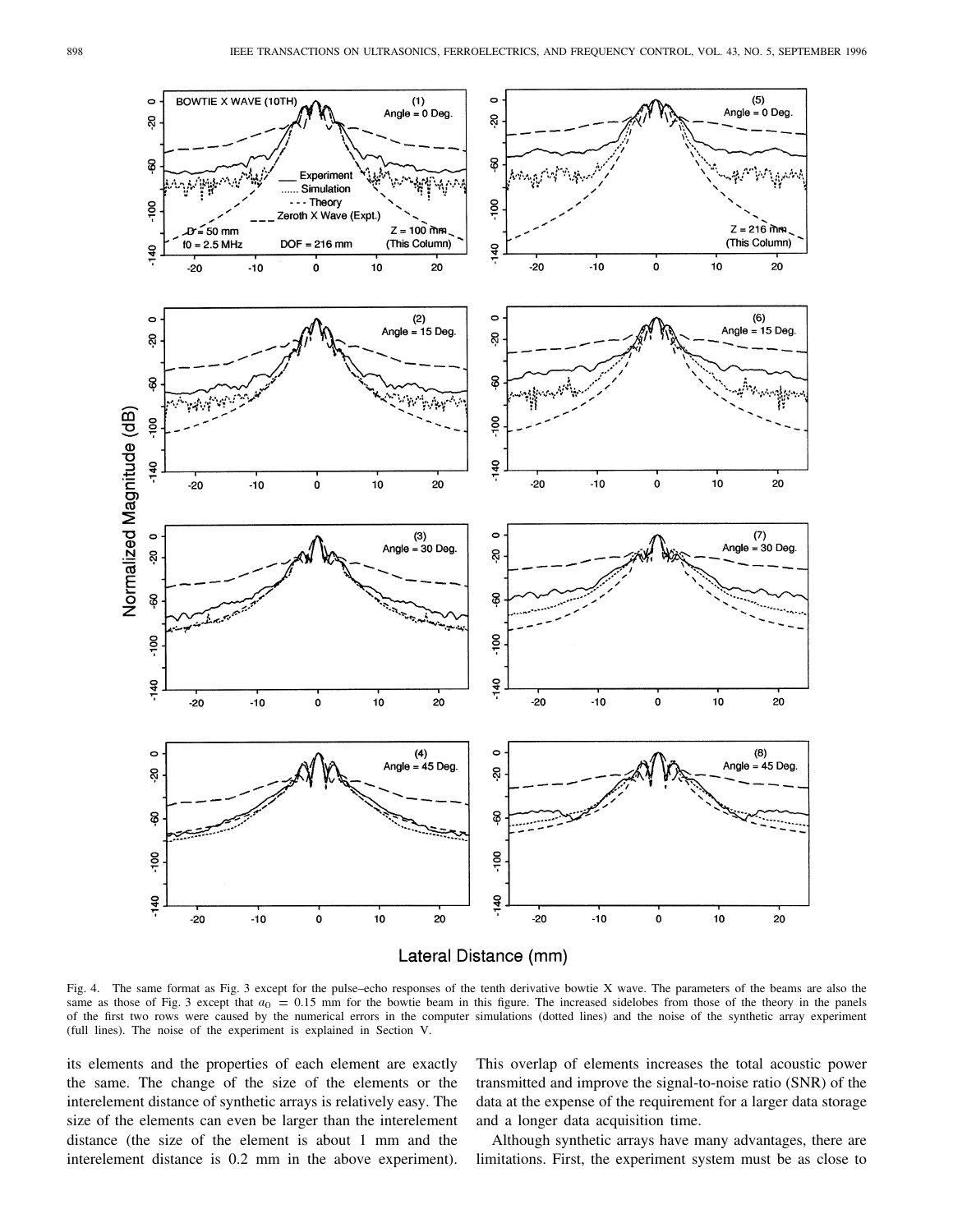

Fig. 5. One-way (transmission or reception) fourth (panels in the left column) and tenth derivative (panels in the middle column) bowtie X waves shown in the plane (r–z plane) along the wave axis and obtained with the synthetic array experiment at the axial distance,  $z = 100$  mm, and at two angles:  $\phi =$  $0^{\circ}$  (panels in the upper row) and  $90^{\circ}$  (panels in the bottom row). The zeroth-order X wave (panels in the right column) is added for comparison. The parameters used in this figure are the same as those in Figs. 3 and 4. The gray scale of the images in the panels is proportional to the analytic envelope of the real part of the waves; it is linear and normalized to the range from 0.0 to 1.0 in 256 levels.

linear as possible so that the arrays can be synthesized with linear superpositions without severe beam distortion. Second, the beamforming is slow. This is because the beam produced at an observation point is the summation of the waves transmitted sequentially from a single-element transducer that is scanned over the entire array aperture. The sequential beamforming requires that the conditions of the media in which beams propagate do not change during the experiment. Third, a large amount of RF data is required to construct a beam. The amount of data increases with the number of transmissions in the array aperture and the number of samples acquired during each transmission. With the example given in Section III (assuming that each sample is 1-byte or 8-bit long), the amounts of data acquired are 49.5 and 33 MB for  $z = 100$  and 216 mm, respectively, including the data in the trim areas (Fig. 2). Finally, because the size of the single-element transducer is small and the acoustic wave from the transducer decays quickly with distance, the SNR of the received signals is low. In the above examples where the axial distances were 100 and 216 mm and the size of the transducer element was 1 mm, the measured signals were noisy even if they were digitized with a low resolution (8-bit) A/D converter (the major noise was from stray electromagnetic field of running step motors). This is seen from Fig. 4 where the noise actually dominates the extremely low sidelobes of the pulse–echo responses (see the panels in the first two rows) of the tenth derivative bowtie X wave. The noise at the larger distance  $(z = 216 \text{ mm or})$ panels in the right column of Fig. 4) is even higher.

One way to reduce noise is to increase the transmission power by increasing the excitation voltage. However, this increases the intensity of the acoustic wave near the surface of the transducer and may cause distortions due to nonlinearity and cavitation. High voltage may also damage the transducer (as a compromise, a pulse of 100 V peak amplitude was used in the above experiment). The other way to reduce the noise is to increase the size of the transducer element. However, this is limited by the accuracy of the stepwise approximation of the aperture weighting function and the increased directivity of the element. Finally, the motor noise can be removed by stopping the motor completely during each data acquisition. Nevertheless, this increases the data acquisition time dramatically since the hydrophone must be settled for a few seconds to reduce its mechanical vibration before data acquisitions and thus the environment parameters such as temperature and gain of amplifiers may change during the experiment. Although the SNR is low in the single-element transmission, the coherent summation of all the transmissions to form a beam may cancel some of additive noise. This is seen from Fig. 4 where the noise level is around  $-60$  dB which is much lower than that of the single-element transmission. The noise could be reduced further if a 2-D array is used. However, such arrays are not currently available.

# VI. CONCLUSION

Bowtie limited diffraction beams could have both low sidelobes and a large depth of field in medical imaging even if they are produced with a finite aperture. In this paper, a synthetic array experiment was developed to produce these beams in water. The experiment results are in good agreement with those obtained previously from theory and computer